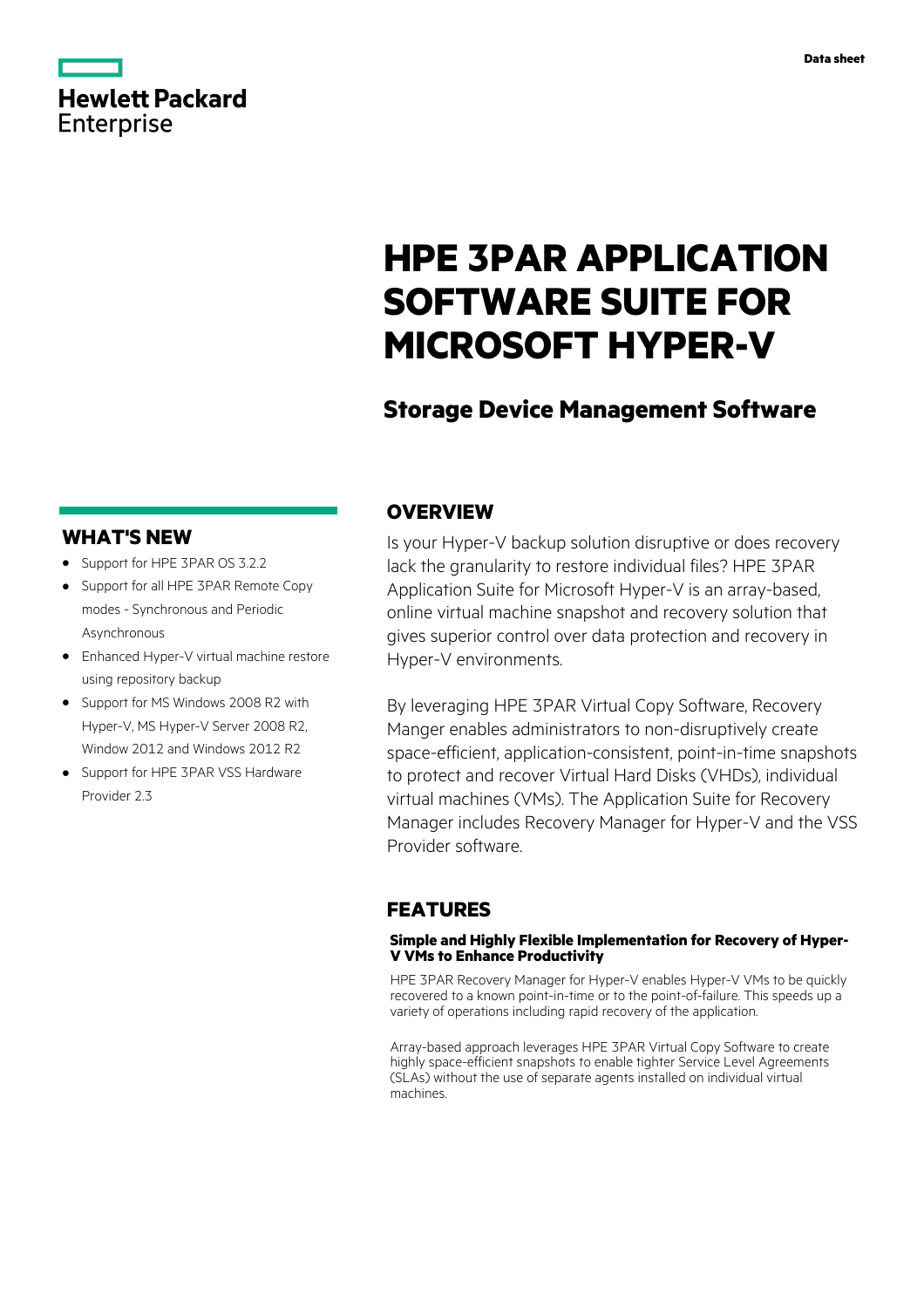Can be used for a variety of scenarios including change management (protecting virtual machines before applying new patches) and creating snapshots for testing and development purposes.

Snapshot instances are managed efficiently, from an easy-to-use graphical user interface on the host to reduce administration costs.

### **Enables Highly Granular and Flexible Recovery Point Objectives and Recovery Time Objectives**

HPE 3PAR Recovery Manager Software for Hyper-V provides a simple, automated solution to enable administrators to efficiently protect and recover Virtual Hard Disks (VHDs), Hyper-V Virtual Machines (VMs) and individual files.

Scalable, non-duplicative snapshots allow administrators a greater number of backups for a frequent extended history of recovery points, giving flexibility when committing to a given Recovery Point Objective (RPO).

Delivers the flexibility to restore from snapshot or to directly and instantaneously mount the snapshot on the host, which allows administrators to offer increasingly aggressive Recovery Time Objective (RTO) SLAs to customers.

### **Technical specifications HPE 3PAR Application Software Suite for Microsoft Hyper-V**

| <b>Supported hardware environment</b> | HPE 3PAR Storage systems  |
|---------------------------------------|---------------------------|
| <b>Compatible operating systems</b>   | HPE 3PAR Operating System |